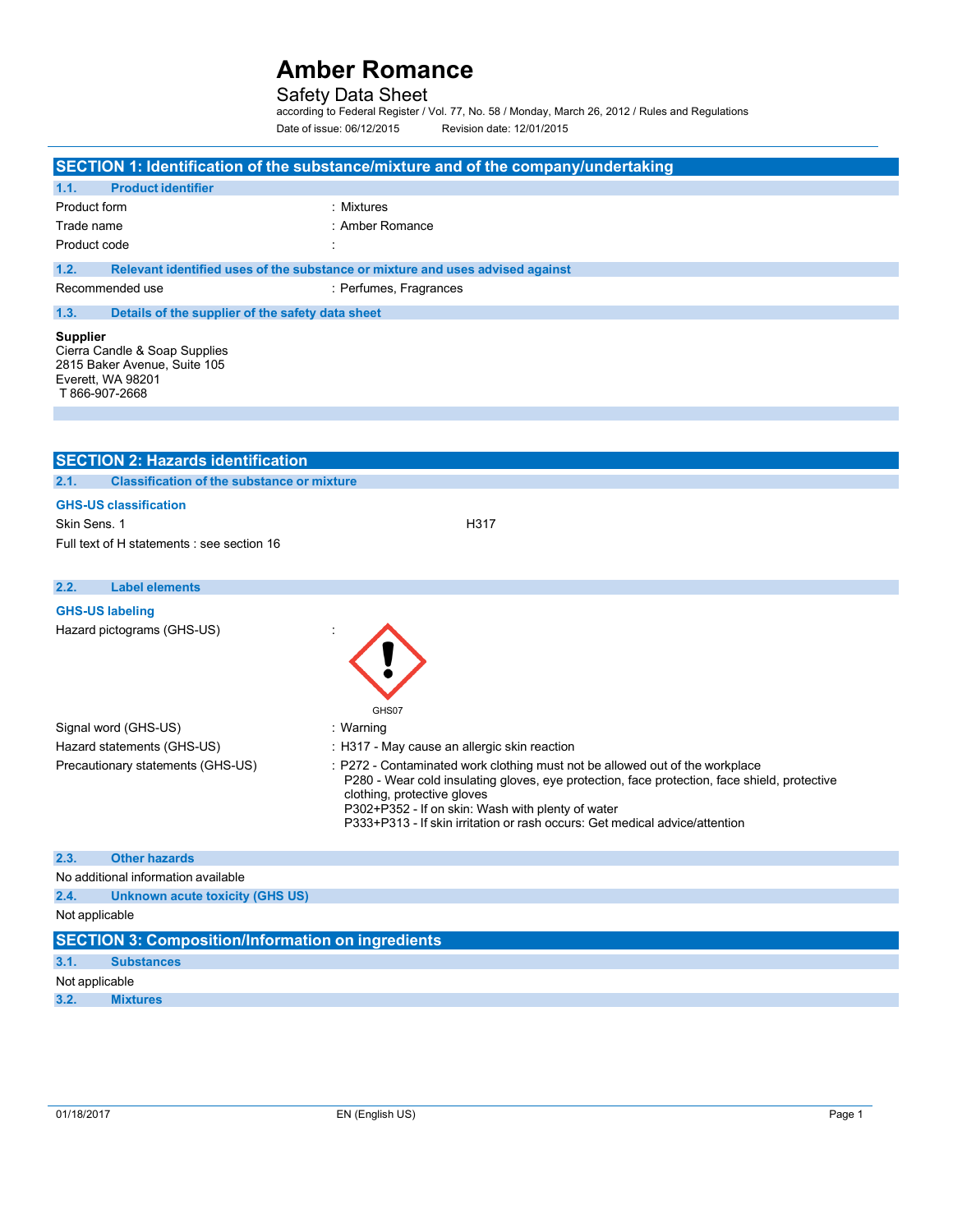Safety Data Sheet according to Federal Register / Vol. 77, No. 58 / Monday, March 26, 2012 / Rules and Regulations

| <b>Name</b>                         | <b>Product identifier</b> | $\frac{9}{6}$        | <b>GHS-US classification</b>                     |
|-------------------------------------|---------------------------|----------------------|--------------------------------------------------|
| Hexyl cinnamic aldehyde             | (CAS No) 101-86-0         | 1.581 - 6.681        | Skin Sens. 1B, H317<br>Aquatic Chronic 2, H411   |
| Butylphenyl methylpropional         | (CAS No) 80-54-6          | $0.651 - 2.751$      | Flam. Lig. 4, H227<br>Acute Tox. 4 (Oral), H302  |
| 2-Hydroxybenzoic acid, benzyl ester | (CAS No) 118-58-1         | $0.651 - 2.751$      | Skin Sens. 1B, H317                              |
| Sandalore                           | (CAS No) 65113-99-7       | $0.5735 -$<br>2.4235 | Eye Irrit. 2A, H319<br>Aquatic Chronic 2, H411   |
| Vanillin                            | (CAS No) 121-33-5         | $0.465 - 1.965$      | Acute Tox. 4 (Oral), H302<br>Eye Irrit. 2A, H319 |

Allergen report available upon request.

Full text of H-phrases: see section 16

|            | <b>SECTION 4: First aid measures</b>                        |                                                                                                                                                                                                                                                                                                                                                                                                                                                                                                                   |     |
|------------|-------------------------------------------------------------|-------------------------------------------------------------------------------------------------------------------------------------------------------------------------------------------------------------------------------------------------------------------------------------------------------------------------------------------------------------------------------------------------------------------------------------------------------------------------------------------------------------------|-----|
| 4.1.       | <b>Description of first aid measures</b>                    |                                                                                                                                                                                                                                                                                                                                                                                                                                                                                                                   |     |
|            | First-aid measures general                                  | : Never give anything by mouth to an unconscious person. If you feel unwell, seek medical<br>advice (show the label where possible).                                                                                                                                                                                                                                                                                                                                                                              |     |
|            | First-aid measures after inhalation                         | : Remove person to fresh air and keep comfortable for breathing. Allow victim to breathe fresh<br>air. Allow the victim to rest.                                                                                                                                                                                                                                                                                                                                                                                  |     |
|            | First-aid measures after skin contact                       | : Wash skin with plenty of water. Take off contaminated clothing. If skin irritation or rash occurs:<br>Get medical advice/attention. Wash with plenty of soap and water. If skin irritation or rash<br>occurs: Get medical advice/attention. Specific treatment (see  on this label). Wash<br>contaminated clothing before reuse. Remove affected clothing and wash all exposed skin area<br>with mild soap and water, followed by warm water rinse. If skin irritation occurs: Get medical<br>advice/attention. |     |
|            | First-aid measures after eye contact                        | : Rinse eyes with water as a precaution. Rinse immediately with plenty of water. Obtain medical<br>attention if pain, blinking or redness persists.                                                                                                                                                                                                                                                                                                                                                               |     |
|            | First-aid measures after ingestion                          | : Call a poison center/doctor/physician if you feel unwell. Rinse mouth. Do NOT induce vomiting.<br>Obtain emergency medical attention.                                                                                                                                                                                                                                                                                                                                                                           |     |
| 4.2.       | Most important symptoms and effects, both acute and delayed |                                                                                                                                                                                                                                                                                                                                                                                                                                                                                                                   |     |
|            | Symptoms/injuries                                           | : Not expected to present a significant hazard under anticipated conditions of normal use.                                                                                                                                                                                                                                                                                                                                                                                                                        |     |
|            | Symptoms/injuries after inhalation                          | : May cause an allergic skin reaction.                                                                                                                                                                                                                                                                                                                                                                                                                                                                            |     |
|            | Symptoms/injuries after skin contact                        | : May cause an allergic skin reaction.                                                                                                                                                                                                                                                                                                                                                                                                                                                                            |     |
| 4.3.       |                                                             | Indication of any immediate medical attention and special treatment needed                                                                                                                                                                                                                                                                                                                                                                                                                                        |     |
|            | Treat symptomatically.                                      |                                                                                                                                                                                                                                                                                                                                                                                                                                                                                                                   |     |
|            | <b>SECTION 5: Firefighting measures</b>                     |                                                                                                                                                                                                                                                                                                                                                                                                                                                                                                                   |     |
| 5.1.       | <b>Extinguishing media</b>                                  |                                                                                                                                                                                                                                                                                                                                                                                                                                                                                                                   |     |
|            | Suitable extinguishing media                                | : Foam. Dry powder. Carbon dioxide. Water spray. Sand.                                                                                                                                                                                                                                                                                                                                                                                                                                                            |     |
|            | Unsuitable extinguishing media                              | : Do not use a heavy water stream.                                                                                                                                                                                                                                                                                                                                                                                                                                                                                |     |
| 5.2.       | Special hazards arising from the substance or mixture       |                                                                                                                                                                                                                                                                                                                                                                                                                                                                                                                   |     |
| Reactivity |                                                             | : The product is non-reactive under normal conditions of use, storage and transport.                                                                                                                                                                                                                                                                                                                                                                                                                              |     |
| 5.3.       | <b>Advice for firefighters</b>                              |                                                                                                                                                                                                                                                                                                                                                                                                                                                                                                                   |     |
|            | Firefighting instructions                                   | : Use water spray or fog for cooling exposed containers. Exercise caution when fighting any<br>chemical fire. Prevent fire-fighting water from entering environment.                                                                                                                                                                                                                                                                                                                                              |     |
|            | Protection during firefighting                              | : Do not attempt to take action without suitable protective equipment. Self-contained breathing<br>apparatus. Complete protective clothing. Do not enter fire area without proper protective<br>equipment, including respiratory protection.                                                                                                                                                                                                                                                                      |     |
|            | <b>SECTION 6: Accidental release measures</b>               |                                                                                                                                                                                                                                                                                                                                                                                                                                                                                                                   |     |
| 6.1.       |                                                             | Personal precautions, protective equipment and emergency procedures                                                                                                                                                                                                                                                                                                                                                                                                                                               |     |
| 6.1.1.     | For non-emergency personnel                                 |                                                                                                                                                                                                                                                                                                                                                                                                                                                                                                                   |     |
|            | Emergency procedures                                        | : Ventilate spillage area. Avoid contact with skin and eyes. Avoid breathing<br>dust/fume/gas/mist/vapors/spray. Evacuate unnecessary personnel.                                                                                                                                                                                                                                                                                                                                                                  |     |
| 6.1.2.     | For emergency responders                                    |                                                                                                                                                                                                                                                                                                                                                                                                                                                                                                                   |     |
|            | Protective equipment                                        | : Do not attempt to take action without suitable protective equipment. For further information<br>refer to section 8: "Exposure controls/personal protection". Equip cleanup crew with proper<br>protection.                                                                                                                                                                                                                                                                                                      |     |
| 01/18/2017 |                                                             | EN (English US)                                                                                                                                                                                                                                                                                                                                                                                                                                                                                                   | 2/7 |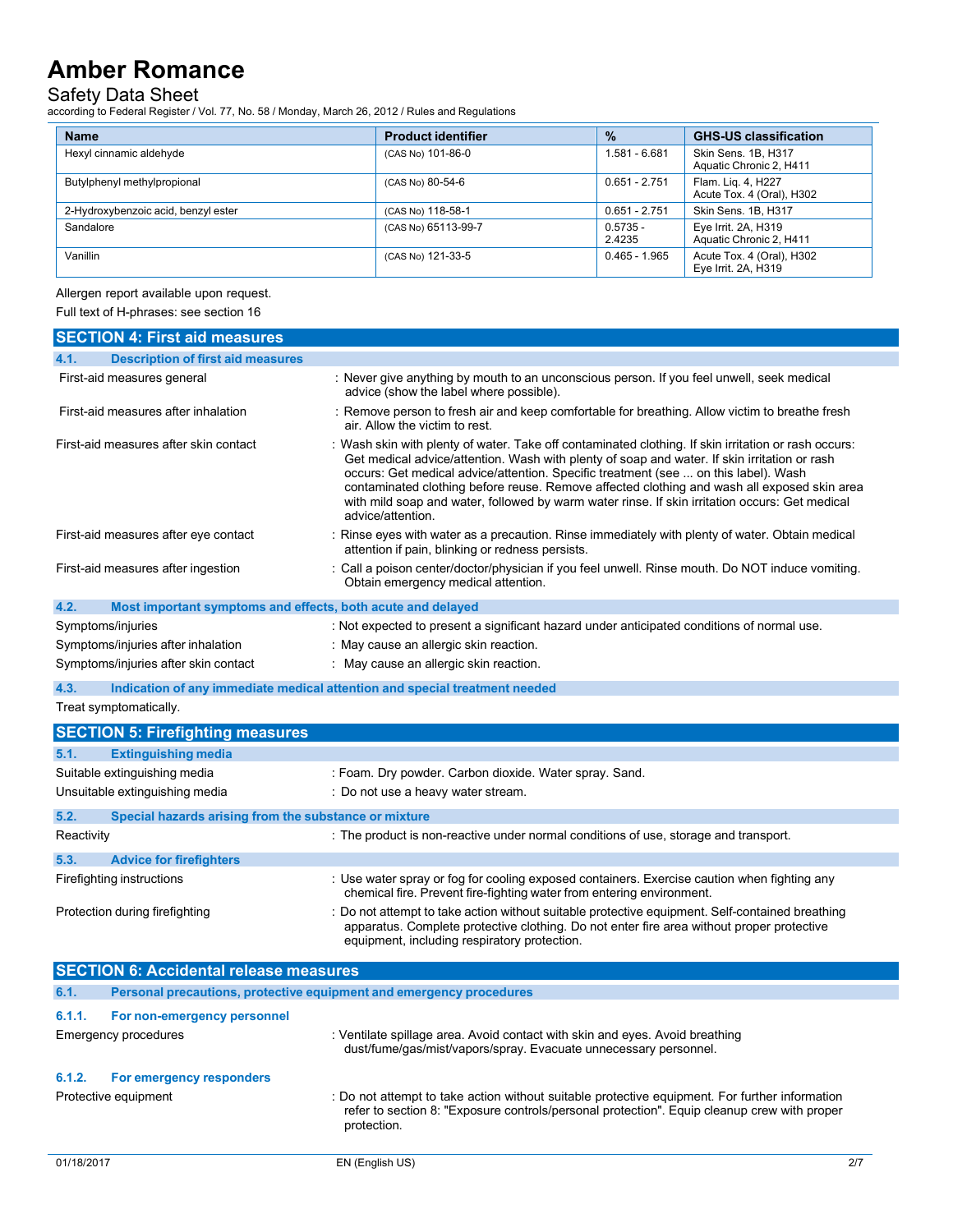# Safety Data Sheet

according to Federal Register / Vol. 77, No. 58 / Monday, March 26, 2012 / Rules and Regulations

|                                                                                                                                           | according to Federal Register / Vol. 77, No. 58 / Monday, March 26, 2012 / Rules and Regulations                                                                                                                                                                                                                                                                             |  |
|-------------------------------------------------------------------------------------------------------------------------------------------|------------------------------------------------------------------------------------------------------------------------------------------------------------------------------------------------------------------------------------------------------------------------------------------------------------------------------------------------------------------------------|--|
| Emergency procedures                                                                                                                      | : Ventilate area.                                                                                                                                                                                                                                                                                                                                                            |  |
| 6.2.<br><b>Environmental precautions</b>                                                                                                  |                                                                                                                                                                                                                                                                                                                                                                              |  |
| Avoid release to the environment. Prevent entry to sewers and public waters. Notify authorities if liquid enters sewers or public waters. |                                                                                                                                                                                                                                                                                                                                                                              |  |
| 6.3.<br>Methods and material for containment and cleaning up                                                                              |                                                                                                                                                                                                                                                                                                                                                                              |  |
| Methods for cleaning up                                                                                                                   | : Take up liquid spill into absorbent material. Soak up spills with inert solids, such as clay or<br>diatomaceous earth as soon as possible. Collect spillage. Store away from other materials.                                                                                                                                                                              |  |
| Other information                                                                                                                         | : Dispose of materials or solid residues at an authorized site.                                                                                                                                                                                                                                                                                                              |  |
| <b>Reference to other sections</b><br>6.4.                                                                                                |                                                                                                                                                                                                                                                                                                                                                                              |  |
|                                                                                                                                           | For further information refer to section 13. See Heading 8. Exposure controls and personal protection.                                                                                                                                                                                                                                                                       |  |
| <b>SECTION 7: Handling and storage</b>                                                                                                    |                                                                                                                                                                                                                                                                                                                                                                              |  |
| <b>Precautions for safe handling</b><br>7.1.                                                                                              |                                                                                                                                                                                                                                                                                                                                                                              |  |
| Precautions for safe handling                                                                                                             | : Ensure good ventilation of the work station. Avoid contact with skin and eyes. Wear personal<br>protective equipment. Avoid breathing dust/fume/gas/mist/vapors/spray. Wash hands and other<br>exposed areas with mild soap and water before eating, drinking or smoking and when leaving<br>work. Provide good ventilation in process area to prevent formation of vapor. |  |
| Hygiene measures                                                                                                                          | : Do not eat, drink or smoke when using this product. Always wash hands after handling the<br>product. Contaminated work clothing should not be allowed out of the workplace. Wash<br>contaminated clothing before reuse.                                                                                                                                                    |  |
| 7.2.<br>Conditions for safe storage, including any incompatibilities                                                                      |                                                                                                                                                                                                                                                                                                                                                                              |  |
| Storage conditions                                                                                                                        | : Store in a well-ventilated place. Keep cool. Keep only in the original container in a cool, well<br>. Martin Latin and Colorador and Martin Colorador Barbara Barriston and an annual and an am Martin and Latin M                                                                                                                                                         |  |

| .<br><u>UURINDRU IUL SUR SEURGU, MURUMMI UN MIUURINUUTIIUUS</u> |                                                                                                                                                                                                                                                                            |
|-----------------------------------------------------------------|----------------------------------------------------------------------------------------------------------------------------------------------------------------------------------------------------------------------------------------------------------------------------|
| Storage conditions                                              | : Store in a well-ventilated place. Keep cool. Keep only in the original container in a cool, well<br>ventilated place away from: Keep away from heat, hot surfaces, sparks, open flames and other<br>ignition sources. No smoking. Keep container closed when not in use. |
| Incompatible products                                           | : Strong bases. Strong acids.                                                                                                                                                                                                                                              |
| Incompatible materials                                          | : Sources of ignition. Direct sunlight.                                                                                                                                                                                                                                    |
| Storage temperature                                             | $:25\,\mathrm{^\circ C}$                                                                                                                                                                                                                                                   |
| Storage area                                                    | : Store in a well-ventilated place. Store away from heat.                                                                                                                                                                                                                  |
| Special rules on packaging                                      | : Store in a closed container.                                                                                                                                                                                                                                             |
| Packaging materials                                             | : Do not store in corrodable metal.                                                                                                                                                                                                                                        |
| 7.3.<br><b>Specific end use(s)</b>                              |                                                                                                                                                                                                                                                                            |

No additional information available

## **SECTION 8: Exposure controls/personal protection**

**8.1. Control parameters**

No additional information available

### **8.2. Exposure controls**

| Appropriate engineering controls | : Ensure good ventilation of the work station.        |
|----------------------------------|-------------------------------------------------------|
| Personal protective equipment    | : Avoid all unnecessary exposure.                     |
|                                  |                                                       |
| Hand protection                  | : Wear protective gloves.                             |
| Eye protection                   | : Safety glasses. Chemical goggles or safety glasses. |
| Skin and body protection         | : Wear suitable protective clothing.                  |
| Respiratory protection           | : Wear appropriate mask.                              |
| Environmental exposure controls  | : Avoid release to the environment.                   |
| Other information                | : Do not eat, drink or smoke during use.              |

# **SECTION 9: Physical and chemical properties**

| Information on basic physical and chemical properties<br>9.1. |                      |
|---------------------------------------------------------------|----------------------|
| Physical state                                                | : Liguid             |
| Color                                                         | : light yellow amber |
| Odor                                                          | : amber              |
| Odor threshold                                                | : No data available  |
| рH                                                            | : No data available  |
| Relative evaporation rate (butyl acetate=1)                   | : No data available  |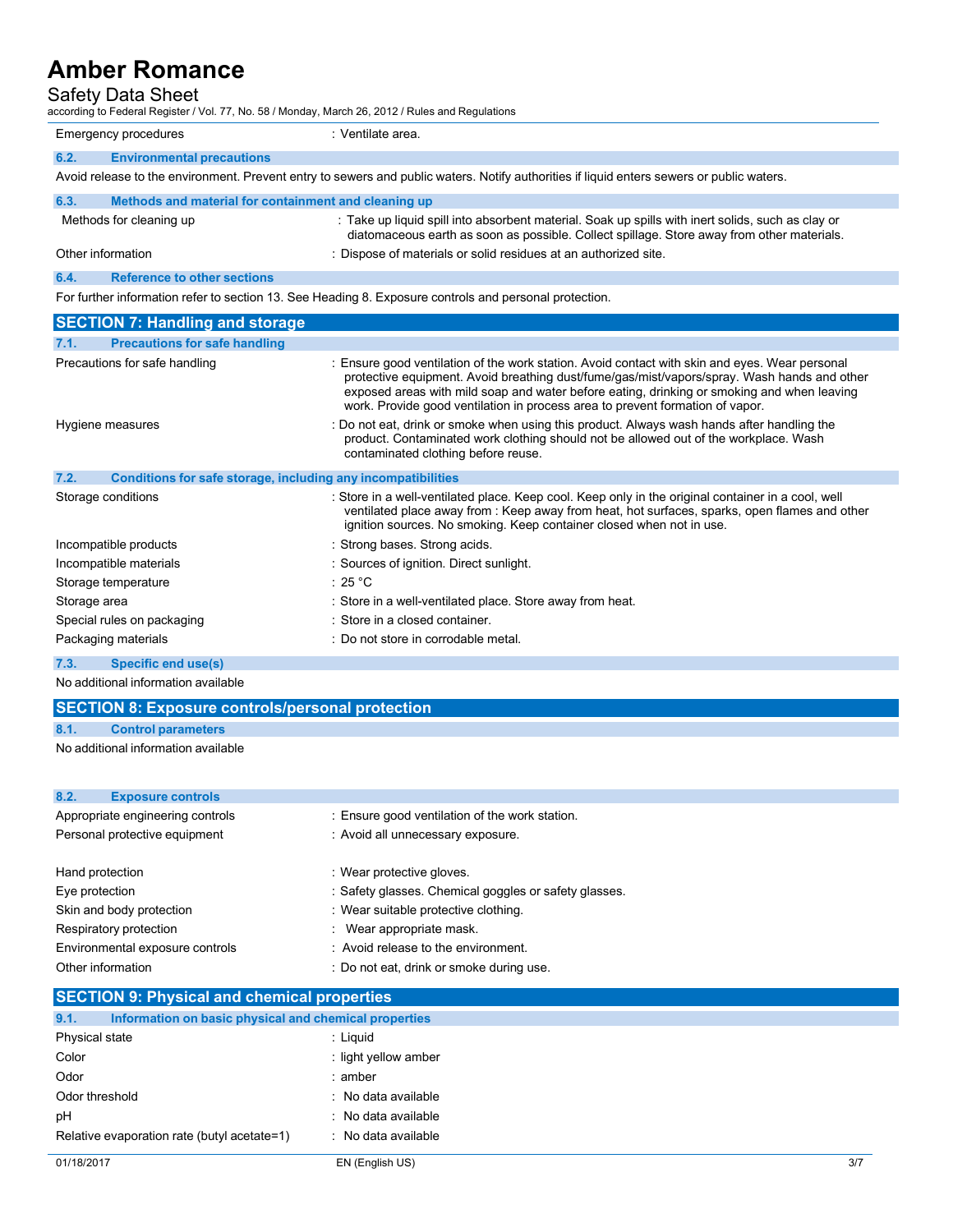## Safety Data Sheet

according to Federal Register / Vol. 77, No. 58 / Monday, March 26, 2012 / Rules and Regulations

| Melting point                   | : Not applicable                        |
|---------------------------------|-----------------------------------------|
| Freezing point                  | : No data available                     |
| Boiling point                   | : No data available                     |
| Flash point                     | $:$ >= 93.33 °C (closed cup) ASTM D7094 |
| Auto-ignition temperature       | : No data available                     |
| Decomposition temperature       | : No data available                     |
| Flammability (solid, gas)       | : No data available                     |
| Vapor pressure                  | $\therefore$ No data available          |
| Relative vapor density at 20 °C | : No data available                     |
| Relative density                | : $\approx 0.93$                        |
| Solubility                      |                                         |
| Log Pow                         | : No data available                     |
| Log Kow                         | : No data available                     |
| Viscosity, kinematic            | : No data available                     |
| Viscosity, dynamic              | : No data available                     |
| Explosive properties            | : No data available                     |
| Oxidizing properties            | : No data available                     |
| <b>Explosion limits</b>         | : No data available                     |

#### **9.2. Other information**

No additional information available

Reproductive toxicity : Not classified Specific target organ toxicity – single exposure : Not classified

Aspiration hazard **in the set of the contract of the S** in Not classified

**Amber Romance #8048F**

exposure

Specific target organ toxicity – repeated

|                                                                             | <b>SECTION 10: Stability and reactivity</b>                                        |                  |  |
|-----------------------------------------------------------------------------|------------------------------------------------------------------------------------|------------------|--|
| 10.1.                                                                       | <b>Reactivity</b>                                                                  |                  |  |
|                                                                             | The product is non-reactive under normal conditions of use, storage and transport. |                  |  |
| 10.2.                                                                       | <b>Chemical stability</b>                                                          |                  |  |
| Not established.                                                            |                                                                                    |                  |  |
| 10.3.                                                                       | <b>Possibility of hazardous reactions</b>                                          |                  |  |
| Not established.                                                            |                                                                                    |                  |  |
| 10.4.                                                                       | <b>Conditions to avoid</b>                                                         |                  |  |
|                                                                             | Direct sunlight. Extremely high or low temperatures.                               |                  |  |
| 10.5.                                                                       | <b>Incompatible materials</b>                                                      |                  |  |
|                                                                             | Strong acids. Strong bases.                                                        |                  |  |
| 10.6.                                                                       | <b>Hazardous decomposition products</b>                                            |                  |  |
|                                                                             | fume. Carbon monoxide. Carbon dioxide.                                             |                  |  |
|                                                                             | <b>SECTION 11: Toxicological information</b>                                       |                  |  |
| 11.1.                                                                       | Information on toxicological effects                                               |                  |  |
| Acute toxicity                                                              |                                                                                    | : Not classified |  |
|                                                                             | Amber Romance #8048F                                                               |                  |  |
| Skin corrosion/irritation                                                   |                                                                                    | : Not classified |  |
| Serious eye damage/irritation<br>: Not classified                           |                                                                                    |                  |  |
| Respiratory or skin sensitization<br>: May cause an allergic skin reaction. |                                                                                    |                  |  |
|                                                                             | : Not classified<br>Germ cell mutagenicity                                         |                  |  |
|                                                                             | Carcinogenicity<br>: Not classified                                                |                  |  |
|                                                                             | Amber Romance #8048F                                                               |                  |  |

01/18/2017 EN (English US) 4/7

: Not classified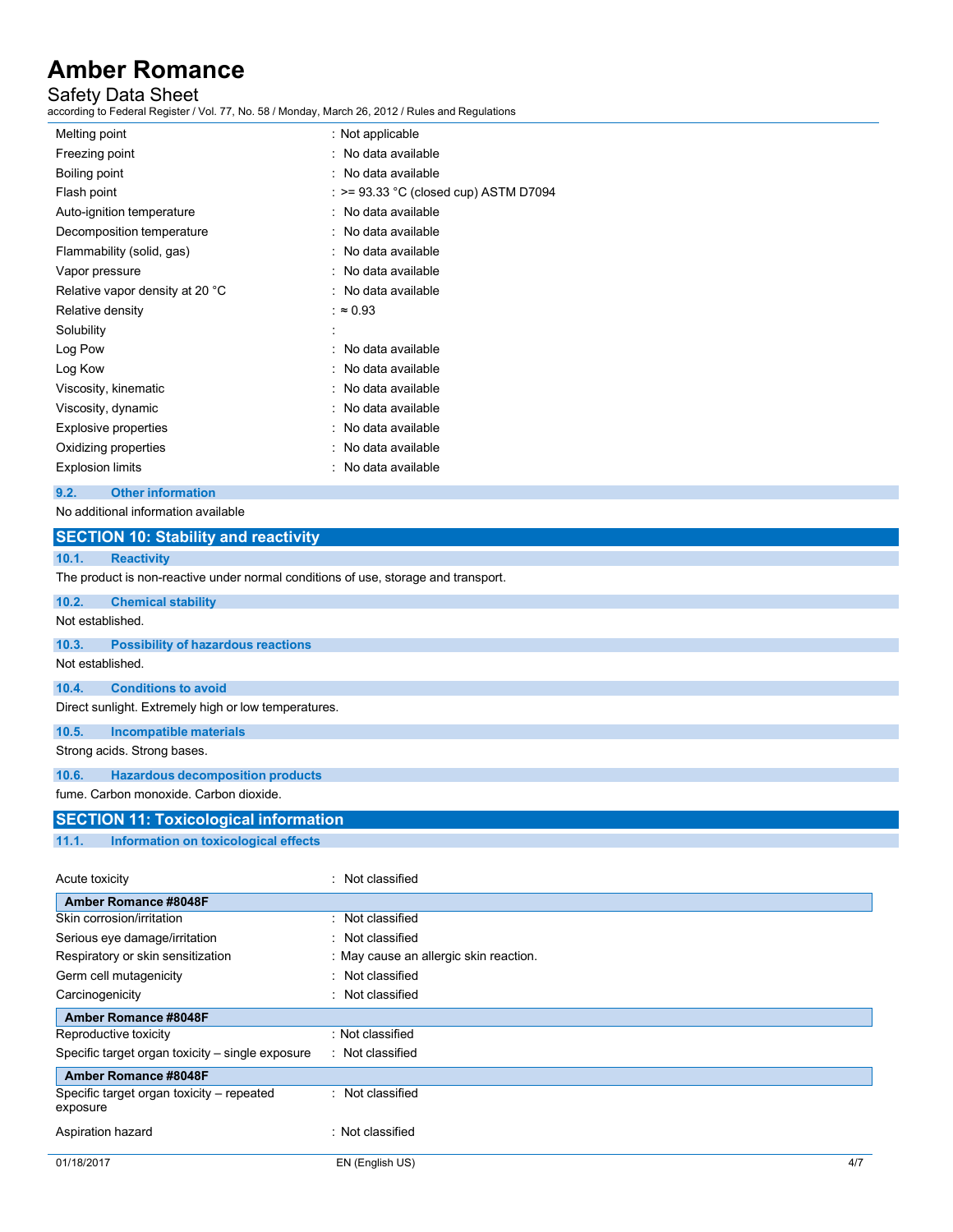### Safety Data Sheet

| according to Federal Register / Vol. 77, No. 58 / Monday, March 26, 2012 / Rules and Regulations |                                                                     |  |  |
|--------------------------------------------------------------------------------------------------|---------------------------------------------------------------------|--|--|
| Potential Adverse human health effects and<br>symptoms                                           | : Based on available data, the classification criteria are not met. |  |  |
| Symptoms/injuries after inhalation                                                               | : May cause an allergic skin reaction.                              |  |  |
| Symptoms/injuries after skin contact                                                             | : May cause an allergic skin reaction.                              |  |  |
| <b>SECTION 12: Ecological information</b>                                                        |                                                                     |  |  |
| 12.1.<br><b>Toxicity</b>                                                                         |                                                                     |  |  |

Ecology - general **Example 20** : Harmful to aquatic life with long lasting effects.

| 12.2.                                         | <b>Persistence and degradability</b>  |  |  |
|-----------------------------------------------|---------------------------------------|--|--|
| Amber Romance #8048F                          |                                       |  |  |
| Persistence and degradability                 | Not established.                      |  |  |
| 12.3.<br><b>Bioaccumulative potential</b>     |                                       |  |  |
| Amber Romance #8048F                          |                                       |  |  |
| Bioaccumulative potential<br>Not established. |                                       |  |  |
| 12.4.<br><b>Mobility in soil</b>              |                                       |  |  |
| No additional information available           |                                       |  |  |
| 12.5.<br><b>Other adverse effects</b>         |                                       |  |  |
| Effect on ozone layer                         | : No additional information available |  |  |
| Effect on the global warming                  | : No known effects from this product. |  |  |
| Other information                             | : Avoid release to the environment.   |  |  |

| <b>SECTION 13: Disposal considerations</b> |                                                                                                                                                                    |  |
|--------------------------------------------|--------------------------------------------------------------------------------------------------------------------------------------------------------------------|--|
| 13.1.<br><b>Waste treatment methods</b>    |                                                                                                                                                                    |  |
| Waste treatment methods                    | : Dispose of contents/container in accordance with licensed collector's sorting instructions.                                                                      |  |
| Product/Packaging disposal recommendations | : Dispose of contents/container in accordance with local/national laws and regulations. Dispose<br>in a safe manner in accordance with local/national regulations. |  |
| Ecology - waste materials                  | : Avoid release to the environment.                                                                                                                                |  |

### **SECTION 14: Transport information**

| In accordance with DOT        |                                           |
|-------------------------------|-------------------------------------------|
| Not regulated for transport   |                                           |
| <b>Additional information</b> |                                           |
| Other information             | : No supplementary information available. |

**ADR**

No additional information available

#### **Transport by sea**

No additional information available

#### **Air transport**

No additional information available

### **SECTION 15: Regulatory information**

#### **15.1. US Federal regulations**

All components of this product are listed, or excluded from listing, on the United States Environmental Protection Agency Toxic Substances Control Act (TSCA) inventory.

This product or mixture does not contain a toxic chemical or chemicals in excess of the applicable de minimis concentration as specified in 40 CFR §372.38(a) subject to the reporting requirements of section 313 of Title III of the Superfund Amendments and Reauthorization Act of 1986 and 40 CFR Part 372.

### **15.2. International regulations CANADA**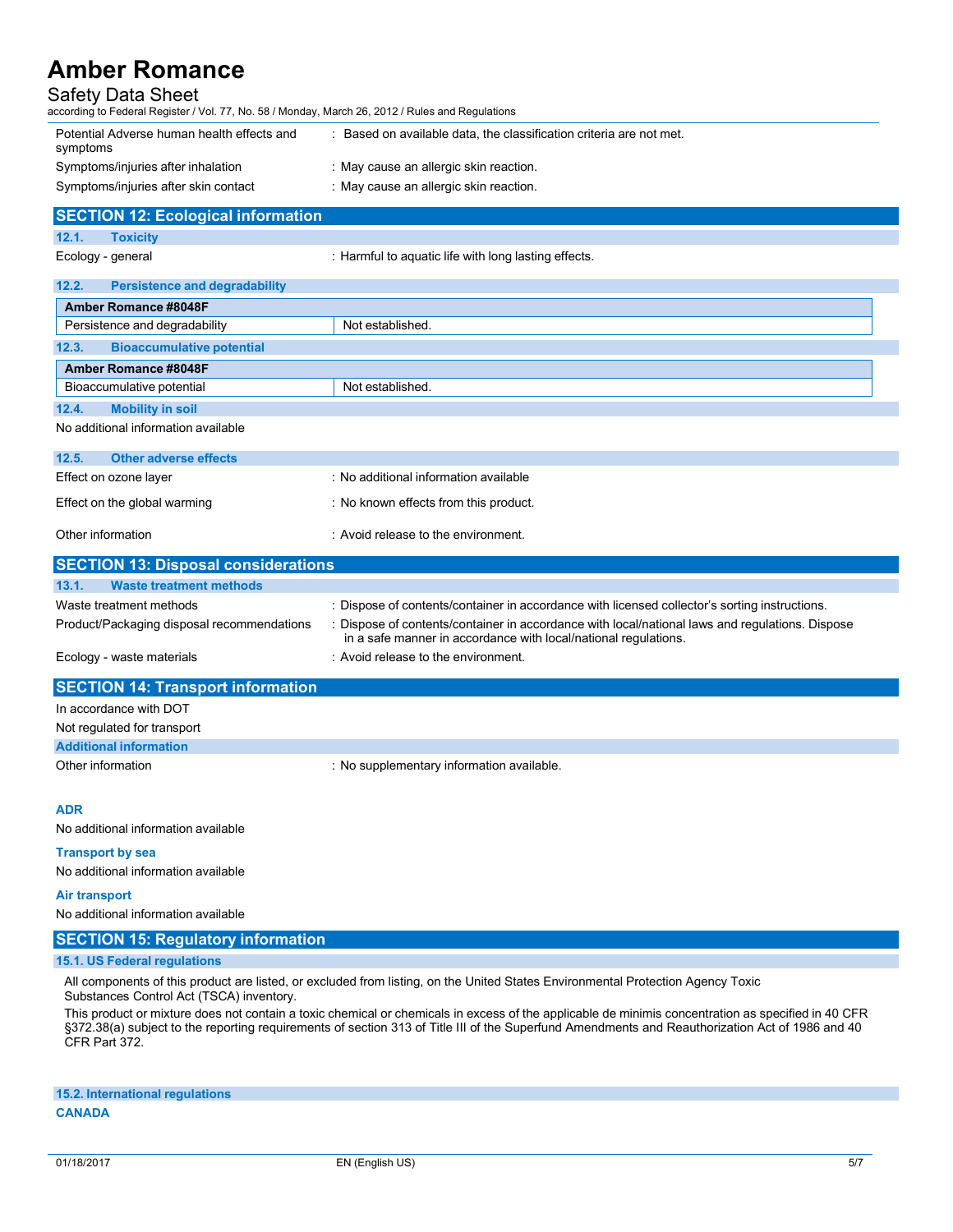### Safety Data Sheet

according to Federal Register / Vol. 77, No. 58 / Monday, March 26, 2012 / Rules and Regulations

|                                       | Vanillin (121-33-5)                                   |  |  |  |
|---------------------------------------|-------------------------------------------------------|--|--|--|
|                                       | Listed on the Canadian DSL (Domestic Substances List) |  |  |  |
| Sandalore (65113-99-7)                |                                                       |  |  |  |
|                                       | Listed on the Canadian DSL (Domestic Substances List) |  |  |  |
|                                       | 2-Hydroxybenzoic acid, benzyl ester (118-58-1)        |  |  |  |
|                                       | Listed on the Canadian DSL (Domestic Substances List) |  |  |  |
| Butylphenyl methylpropional (80-54-6) |                                                       |  |  |  |
|                                       | Listed on the Canadian DSL (Domestic Substances List) |  |  |  |
| Hexyl cinnamic aldehyde (101-86-0)    |                                                       |  |  |  |
|                                       | Listed on the Canadian DSL (Domestic Substances List) |  |  |  |

#### **EU-Regulations**

#### **Vanillin (121-33-5)**

Listed on the EEC inventory EINECS (European Inventory of Existing Commercial Chemical Substances)

#### **Sandalore (65113-99-7)**

Listed on the EEC inventory EINECS (European Inventory of Existing Commercial Chemical Substances)

#### **2-Hydroxybenzoic acid, benzyl ester (118-58-1)**

Listed on the EEC inventory EINECS (European Inventory of Existing Commercial Chemical Substances)

#### **Butylphenyl methylpropional (80-54-6)**

Listed on the EEC inventory EINECS (European Inventory of Existing Commercial Chemical Substances)

**Hexyl cinnamic aldehyde (101-86-0)**

Listed on the EEC inventory EINECS (European Inventory of Existing Commercial Chemical Substances)

**Classification according to Regulation (EC) No. 1272/2008 [CLP]**

Not determined

#### **Classification according to Directive 67/548/EEC [DSD] or 1999/45/EC [DPD]**

#### **15.2.2. National regulations**

#### **Vanillin (121-33-5)**

Listed on the AICS (Australian Inventory of Chemical Substances) Listed on IECSC (Inventory of Existing Chemical Substances Produced or Imported in China) Listed on the Japanese ENCS (Existing & New Chemical Substances) inventory Listed on the Korean ECL (Existing Chemicals List) Listed on NZIoC (New Zealand Inventory of Chemicals) Listed on PICCS (Philippines Inventory of Chemicals and Chemical Substances) Listed on INSQ (Mexican National Inventory of Chemical Substances) Listed on CICR (Turkish Inventory and Control of Chemicals)

#### **Sandalore (65113-99-7)**

Listed on the AICS (Australian Inventory of Chemical Substances) Listed on IECSC (Inventory of Existing Chemical Substances Produced or Imported in China) Listed on the Korean ECL (Existing Chemicals List) Listed on NZIoC (New Zealand Inventory of Chemicals) Listed on PICCS (Philippines Inventory of Chemicals and Chemical Substances) Listed on INSQ (Mexican National Inventory of Chemical Substances) Listed on CICR (Turkish Inventory and Control of Chemicals)

#### **2-Hydroxybenzoic acid, benzyl ester (118-58-1)**

Listed on the AICS (Australian Inventory of Chemical Substances) Listed on IECSC (Inventory of Existing Chemical Substances Produced or Imported in China) Listed on the Japanese ENCS (Existing & New Chemical Substances) inventory Listed on the Korean ECL (Existing Chemicals List) Listed on NZIoC (New Zealand Inventory of Chemicals) Listed on PICCS (Philippines Inventory of Chemicals and Chemical Substances) Listed on INSQ (Mexican National Inventory of Chemical Substances) Listed on CICR (Turkish Inventory and Control of Chemicals)

\